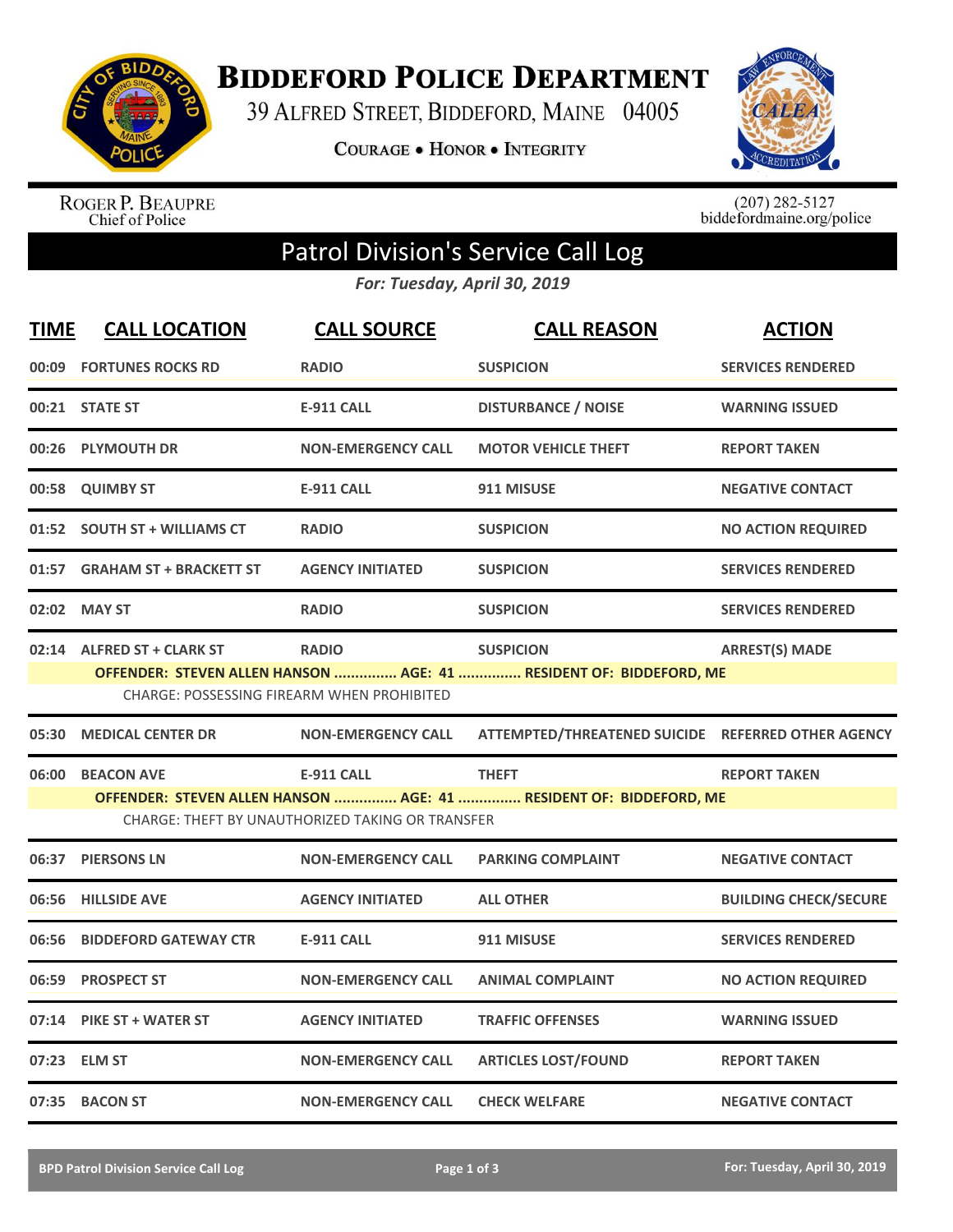| <b>TIME</b> | <b>CALL LOCATION</b>                                                                                                                                                                                                                   | <b>CALL SOURCE</b>        | <b>CALL REASON</b>                   | <b>ACTION</b>             |  |  |
|-------------|----------------------------------------------------------------------------------------------------------------------------------------------------------------------------------------------------------------------------------------|---------------------------|--------------------------------------|---------------------------|--|--|
|             | 07:36 ELM ST                                                                                                                                                                                                                           | <b>E-911 CALL</b>         | 911 MISUSE                           | <b>NO ACTION REQUIRED</b> |  |  |
|             | 07:38 MAY ST<br>OFFENDER: MYA RAINE COLON  AGE: 18  RESIDENT OF: WELLS, ME<br><b>CHARGE: OPERATE VEHICLE WITHOUT LICENSE</b>                                                                                                           | <b>AGENCY INITIATED</b>   | <b>TRAFFIC OFFENSES</b>              | <b>VSAC ISSUED</b>        |  |  |
|             | 07:41 ANDREWS RD                                                                                                                                                                                                                       | <b>E-911 CALL</b>         | 911 MISUSE                           | <b>NO ACTION REQUIRED</b> |  |  |
|             | 07:54 LINCOLN ST                                                                                                                                                                                                                       | <b>E-911 CALL</b>         | 911 MISUSE                           | <b>NO ACTION REQUIRED</b> |  |  |
|             | 08:04 MAY ST                                                                                                                                                                                                                           | <b>AGENCY INITIATED</b>   | <b>TRAFFIC OFFENSES</b>              | <b>NO VIOLATION</b>       |  |  |
|             | 08:12 MAY ST                                                                                                                                                                                                                           | <b>AGENCY INITIATED</b>   | <b>TRAFFIC OFFENSES</b>              | <b>VSAC ISSUED</b>        |  |  |
|             | 08:16 WEST ST + GERTRUDE AVE<br><b>AGENCY INITIATED</b><br><b>TRAFFIC OFFENSES</b><br><b>VSAC ISSUED</b><br>OFFENDER: JESSICA LYNN BRADFORD  AGE: 37  RESIDENT OF: STEEP FALLS, ME<br><b>CHARGE: FAILING TO OBTAIN DRIVERS LICENSE</b> |                           |                                      |                           |  |  |
|             | 08:30 ROCKY WAY                                                                                                                                                                                                                        | <b>E-911 CALL</b>         | 911 MISUSE                           | <b>NEGATIVE CONTACT</b>   |  |  |
|             | 08:40 ALFRED ST                                                                                                                                                                                                                        | <b>WALK-IN AT STATION</b> | <b>WARRANT ARREST</b>                | <b>SERVICES RENDERED</b>  |  |  |
|             | 08:47 SOUTH ST                                                                                                                                                                                                                         | <b>AGENCY INITIATED</b>   | <b>TRAFFIC OFFENSES</b>              | <b>WARNING ISSUED</b>     |  |  |
|             | 08:53 MAIN ST                                                                                                                                                                                                                          | <b>NON-EMERGENCY CALL</b> | <b>CRIMINAL MISCHIEF</b>             | <b>REPORT TAKEN</b>       |  |  |
|             | 09:17 ALFRED ST                                                                                                                                                                                                                        | <b>NON-EMERGENCY CALL</b> | <b>POSSIBLE VIOL PROTECTION ORDE</b> | <b>REPORT TAKEN</b>       |  |  |
|             | 09:48 MAY ST                                                                                                                                                                                                                           | <b>NON-EMERGENCY CALL</b> | <b>ANIMAL COMPLAINT</b>              | <b>SERVICES RENDERED</b>  |  |  |
|             | 09:50 ALFRED ST                                                                                                                                                                                                                        | <b>OTHER</b>              | <b>DRUG BOX</b>                      | <b>SERVICES RENDERED</b>  |  |  |
|             | 10:20 HILLS BEACH RD                                                                                                                                                                                                                   | <b>WALK-IN AT STATION</b> | <b>SUSPICION</b>                     | <b>SERVICES RENDERED</b>  |  |  |
|             | 10:21 MARINER WAY                                                                                                                                                                                                                      | <b>E-911 CALL</b>         | 911 MISUSE                           | <b>SERVICES RENDERED</b>  |  |  |
|             | 10:29 SPRUCE ST                                                                                                                                                                                                                        | <b>NON-EMERGENCY CALL</b> | <b>TRESPASSING</b>                   | <b>NEGATIVE CONTACT</b>   |  |  |
|             | 10:38 ALFRED ST                                                                                                                                                                                                                        | <b>AGENCY INITIATED</b>   | <b>ALL OTHER</b>                     | <b>SERVICES RENDERED</b>  |  |  |
|             | 11:25 BIDDEFORD GATEWAY CTR                                                                                                                                                                                                            | <b>AGENCY INITIATED</b>   | <b>ALL OTHER</b>                     | <b>SERVICES RENDERED</b>  |  |  |
|             | 11:42 GUINEA RD + MISTY MEADOWS AGENCY INITIATED                                                                                                                                                                                       |                           | <b>TRAFFIC OFFENSES</b>              | <b>WARNING ISSUED</b>     |  |  |
|             | 11:48 WEST ST                                                                                                                                                                                                                          | <b>AGENCY INITIATED</b>   | <b>TRAFFIC OFFENSES</b>              | <b>NO ACTION REQUIRED</b> |  |  |
|             | 11:48 WEST ST                                                                                                                                                                                                                          | <b>AGENCY INITIATED</b>   | <b>TRAFFIC OFFENSES</b>              | <b>WARNING ISSUED</b>     |  |  |
|             | <b>12:07 HILL ST</b>                                                                                                                                                                                                                   | <b>AGENCY INITIATED</b>   | <b>TRAFFIC OFFENSES</b>              | <b>WARNING ISSUED</b>     |  |  |
|             | 12:19 ST MARYS ST                                                                                                                                                                                                                      | <b>NON-EMERGENCY CALL</b> | <b>CHECK WELFARE</b>                 | <b>NEGATIVE CONTACT</b>   |  |  |